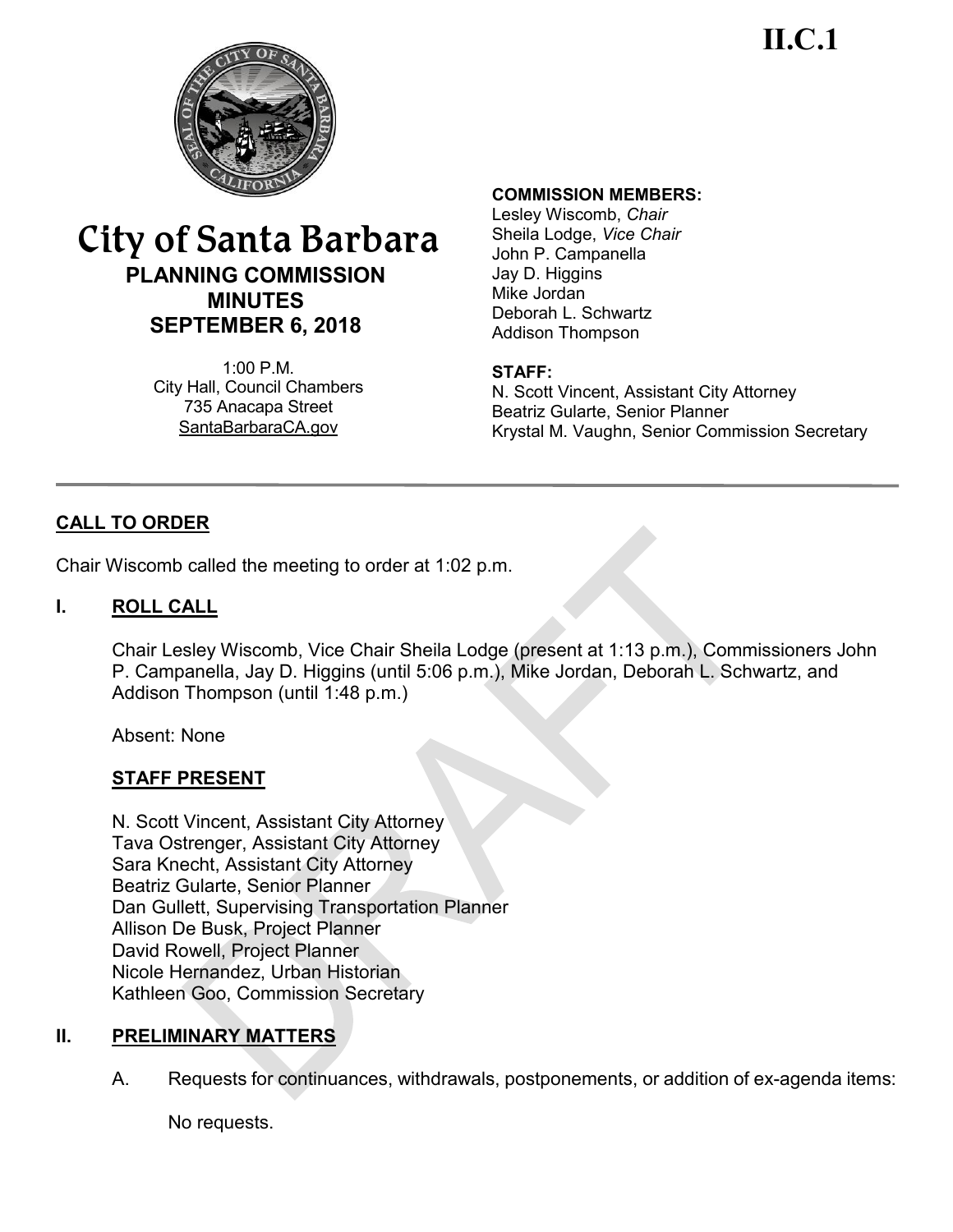B. Announcements and appeals:

Ms. Gularte announced the regular September  $20<sup>th</sup>$  Planning Commission meeting has been cancelled.

Commissioner Thompson later stated he would be recusing himself from Item IV, 226- 232 E. Anapamu Street.

- C. Review, consideration, and action on the following draft Planning Commission minutes and resolutions:
	- 1. July 19, 2018 Minutes
	- 2. PC Resolution No. 019-18 2111 Edgewater Way

### **MOTION: Jordan/Thompson**

Approve the minutes and resolutions as shown.

The motion carried by the following vote: Ayes: 5 Noes: 0 Abstain: 1 (Higgins) Absent: 1 (Lodge)

Commissioner Higgins abstained from the approval of the minutes and resolution.

D. Comments from members of the public pertaining to items not on this agenda:

Mickey Flacks addressed the Commission regarding proposed "tweaks" or changes to the AUD Ordinance.

# **III. NEW ITEM**

**ACTUAL TIME: 1:09 P.M.**

#### **APPLICATION OF TONY TOMASELLO, RRM DESIGN GROUP, AGENT FOR WESTMONT COLLEGE (MST2018-00139) FOR A PROPOSED SPECIFIC PLAN AMENDMENT TO CHANGE THE AFFORDABILITY REQUIREMENTS OF THE WESTMONT COLLEGE SPECIFIC PLAN (SP5-WC)**

The applicant is proposing to amend the Westmont College Specific Plan (SP5-WC), specifically Section 30.110.040.B of the Santa Barbara Municipal Code, to eliminate the requirement for all units to be affordable to moderate income households, and to replace it with affordability restrictions as outlined in a new Westmont Affordable Housing Program.

In summary, the proposed Westmont Affordable Housing Program ("Program") would include the 41 existing single-family residences in SP5-WC (Las Barrancas) located at 802-1141 Westmont Road and the 13 approved condominium units (Tejado Grove) currently under construction at the corner of W. Los Olivos and Oak Park Lane. All 54 units would be included in the Program and affordability would be as follows:

· A minimum of 21 moderate income units located at Las Barrancas.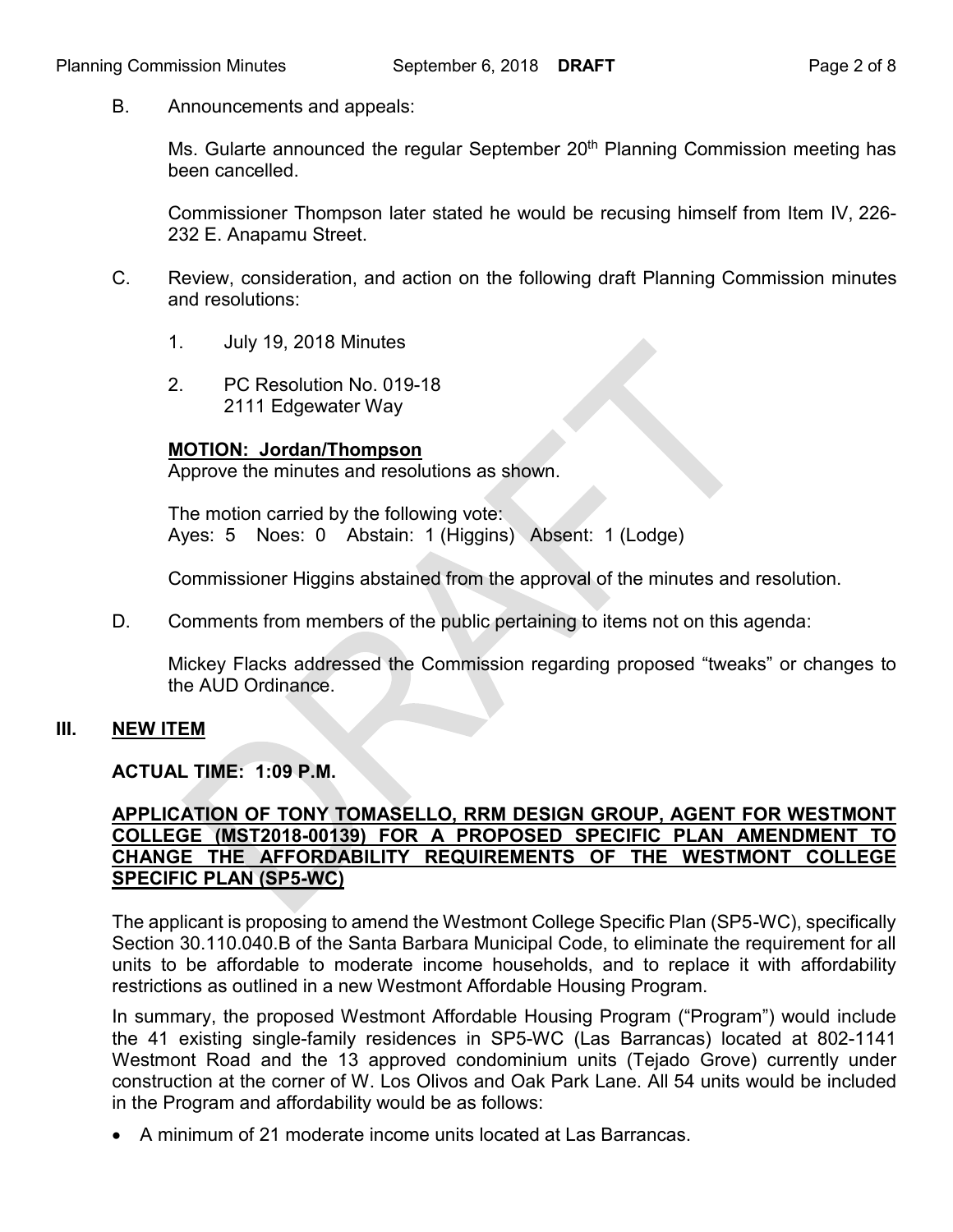- · A minimum of 2 middle income three bedroom units located at Tejado Grove.
- · 31 moderate, middle, upper middle income or price restricted units (with a maximum of 6 price restricted units).

The Specific Plan Amendment was initiated by the Planning Commission on May 3, 2018. The purpose of this meeting is to present the proposed Specific Plan Amendment, hold a public hearing, and request that the Planning Commission make a recommendation to City Council for its adoption. The discretionary application required for this project is a Specific Plan Amendment (SBMC § 30.265.090).

The Environmental Analyst has determined that the project is exempt from further environmental review pursuant to the California Environmental Quality Act Guidelines Section 15305, Minor Alterations in Land Use Limitations.

Allison De Busk, Project Planner, gave the Staff presentation and was joined by David Rowell, Project Planner.

Tony Tomasello, RRM Design Group, gave the Applicant presentation. Doug Jones, Jenna Harris, Westmont College, and Gram Lyons, Attorney representing Westmont College, were available to answer questions.

Public comment opened at 1:40 p.m.

Terra Taylor explained that she is a Mortgage Banker by trade and explained that there are many lenders in the community that will pre-approve applicants and provide a letter of credit that is contingent on a specific property, and thinks this may speed up the lottery process for City **Staff** 

Public comment closed at 1:41 p.m.

Recommend approval of the Specific Plan Amendment to the City Council making the findings as outlined in the staff report dated August 30, 2018.

The motion carried by the following vote: Ayes: 7 Noes: 0 Abstain: 0 Absent: 0

# **IV. CONTINUED ITEM CONTINUED FROM JULY 19, 2018**

**ACTUAL TIME: 1:48 P.M.**

**APPLICATION OF MELISA TURNER, DESIGNARC, AGENT FOR BARRANCA ENTERPRISES, INC. AND MLG LEASING, INC.; 226-232 E. ANAPAMU ST., 1117 & 1121 GARDEN ST., AND 223 E. FIGUEROA ST. UNITS G & H; APN 029-162-006, -007, -008, -009, -010, -012, -020, -021; O-R (OFFICE RESTRICTED) ZONE, GENERAL PLAN DESIGNATION: OFFICE – HIGH DENSITY RESIDENTIAL / PRIORITY HOUSING OVERLAY (MST2017- 00092)**

#### **MOTION: Jordan/Thompson Assigned Resolution No. 020-18**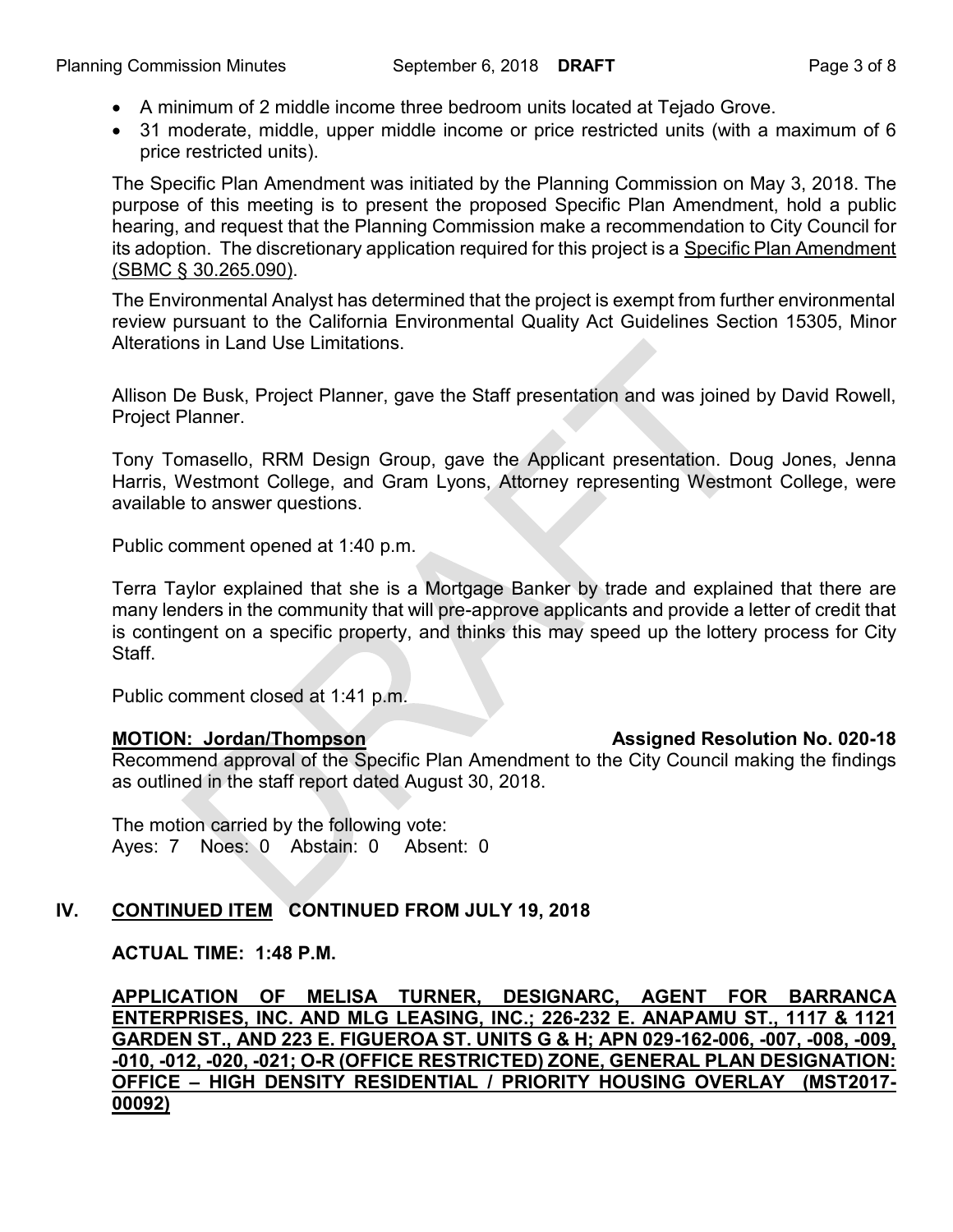# *This Conceptual Review is a continuation of the July 19, 2018 Planning Commission hearing on this project.*

The proposed project involves the construction of a 63,982 square foot mixed-use development with 52 residential units and 6,084 square feet of nonresidential floor area. The project is proposed under the Average Unit-Size Density (AUD) Incentive Program on eight parcels known as 226-232 E. Anapamu Street, 1117 & 1121 Garden Street and 223 E. Figueroa Street, Units G & H. The project includes a voluntary lot merger to create a 35,958 square foot lot.

The proposal includes demolishing all existing buildings and improvements, except two Queen Anne Free Classic style homes located at 228 and 230 E. Anapamu Street that were constructed in 1905 and are eligible to be designated as Structures of Merit. These two structures are proposed to be relocated to Garden Street and incorporated into the project.

The project proposes to construct a 63,982 square foot mixed-use development that includes 41,384 square feet of residential area, 6,084 square feet of commercial area, 11,545 square feet of parking garage and 3,653 square feet of circulation area. Seventy-two parking spaces would be provided in an underground parking garage with access from Garden Street. Of these 72 spaces, 12 spaces would be allocated to the commercial development and 54 spaces would be allocated to the residential development, with 6 surplus spaces provided. The majority of the parking spaces would be provided in parking lifts ("stacked parking").

The residential development includes 52 residential units with an average unit size of 752 square feet and a unit mix of 15 studio, 9 one-bedroom, 24 two-bedroom and 4 three-bedroom units.

The eight parcels have a zoning classification of O-R (Office Restricted) and General Plan Land Use designation of Office/ High Residential (28-36 du/ac)/ Priority Housing Overlay (37-63 du/ac). The proposed density on the lots would be 63 dwelling units per acre.

The project will require approval of a Development Plan by the Historic Landmarks Commission for the construction of 2,999 square feet of net new nonresidential floor area.

This project requires Planning Commission Conceptual Review because the combined lot size is more than 15,000 square feet and the project is being proposed under the AUD Incentive Program Priority Housing Overlay. The purpose of this hearing is for Planning Commission and the public to review the proposed project design and provide the applicant, staff, and the Historic Landmarks Commission (HLC) with comments on the proposed improvements, design, and General Plan consistency (SBMC §30.150.060.E).

The opinions of the Planning Commission may change, or there may be ordinance or policy changes that could affect the project that would result in requests for project design changes. **No formal action on the development proposal will be taken at the concept review, nor will any determination be made regarding environmental review of the proposed project.**

**RECUSALS:** To avoid any actual or perceived conflict of interest, Commissioner Thompson recused himself from hearing this item.

Allison De Busk, Project Planner, gave the Staff presentation. Nicole Hernandez, Urban Historian; and Dan Gullett, Supervising Transportation Planner, were available to answer questions.

Greg Reitz, Applicant, gave the Applicant presentation, along with Mark Kirkhart, Architect, DesignARC.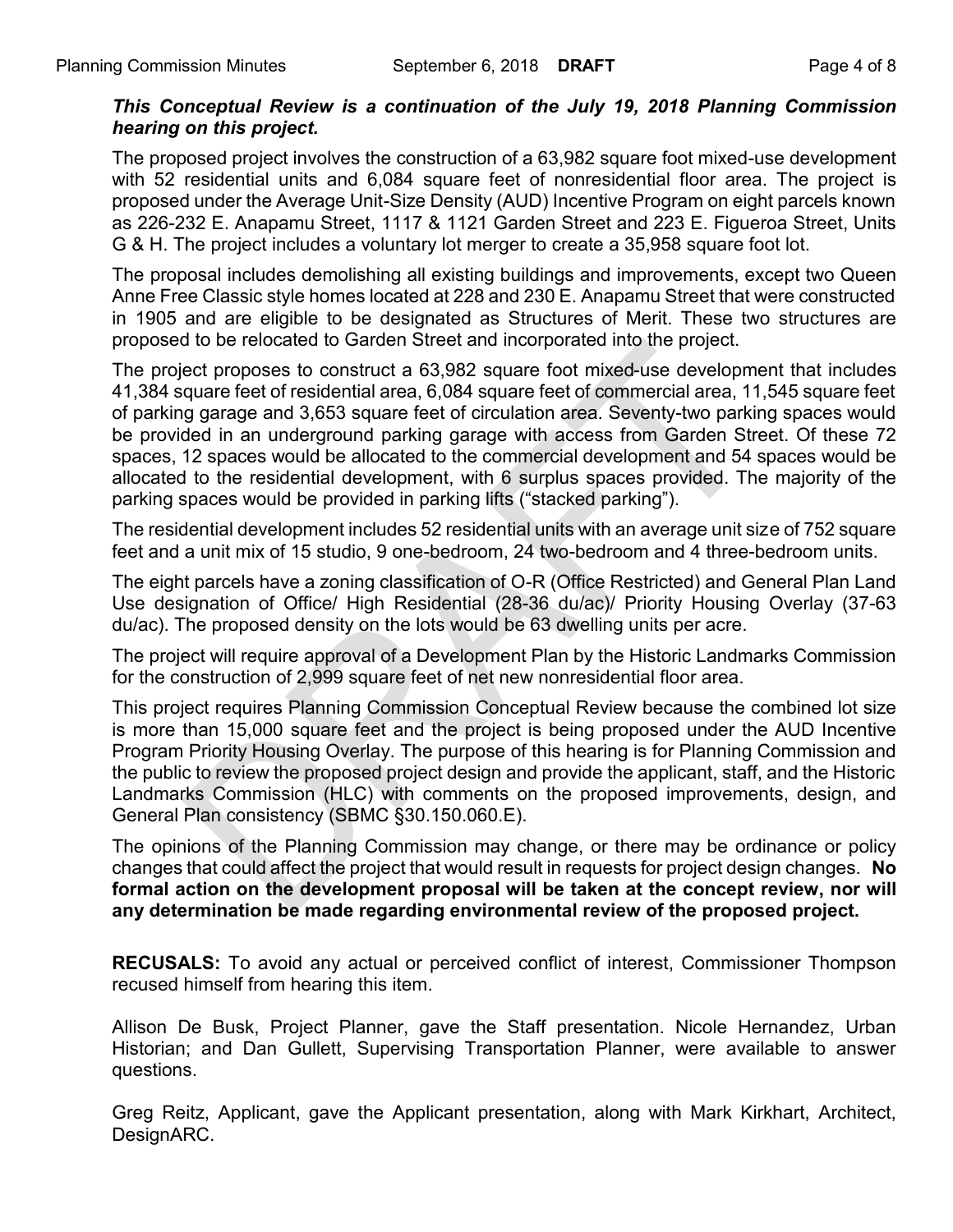Mr. Vincent clarified the difference between priority housing and community benefit housing.

Public comment opened at 2:33 p.m.

The following people spoke in opposition or with concerns:

- 1. Jose Arturo Gallegos spoke of concerns regarding size and bulk, compatibility with the neighborhood, and discussed parking, safety, traffic, and affordability issues. Natalia Govoni ceded her time to Mr. Gallegos.
- 2. Mickey Flacks spoke of concerns regarding affordability and neighborhood compatibility, noting that compatibility for land use is different than compatibility related to architectural style.
- 3. Lorien Davy spoke of concerns regarding stacked parking and depending on electricity since in the past the city has experienced rolling brown and blackouts. She suggested including a larger parking garage with extra parking spaces that could be rented out to other entities and also noted the density versus sprawl conundrum.
- 4. Anna Marie Gott spoke in opposition of the use of parking lifts for the commercial portion of the project; noted the lack of process in reviewing lot mergers and resulting Gerry-mandered property boundary; noted concerns with the lack of affordable housing; and the lack of neighborhood compatibility of the proposed project, especially when it comes to size, bulk, and scale. Bonnie Donovan and Mr. Estrada ceded their time to Ms. Gott.
- 5. David Walker spoke in opposition of the destruction of any houses in the bungalow motor court off Figueroa Street, and presented concerns regarding the lack of easements through the motor court and the negative impact the project will have to that existing minineighborhood.
- 6. Correspondence received in opposition was acknowledged from Paulina Conn, Lorien Davy (2), Linda Bentsen, Anonymous, Steve Hogerman, and Tomas A. Castelo.

Public comment closed at 2:50 p.m.

# **MAJORITY VOTES:**

**1. The project is consistent with Goals and/or Policies of the General Plan.** Ayes: 4 Noes: 2 (Jordan, Lodge) Abstain: 0 Absent: 1 (Thompson)

#### Commissioner comments:

Commissioner Jordan:

- · No evidence has been presented that show the project meets the goals of the AUD program in terms of providing housing for the local workforce.
- The project does not meet the parking guidelines, which is one parking space per unit, because parking lifts limit vehicle size. A parking stacker is not equivalent to a parking space because a standard parking space, outside, has a length, width, and unlimited height were a stacker does not.

Commissioner Lodge:

- · The proposed location is appropriate and seems to provide the correct mix of units.
- The property is not providing affordable housing for the City's workforce.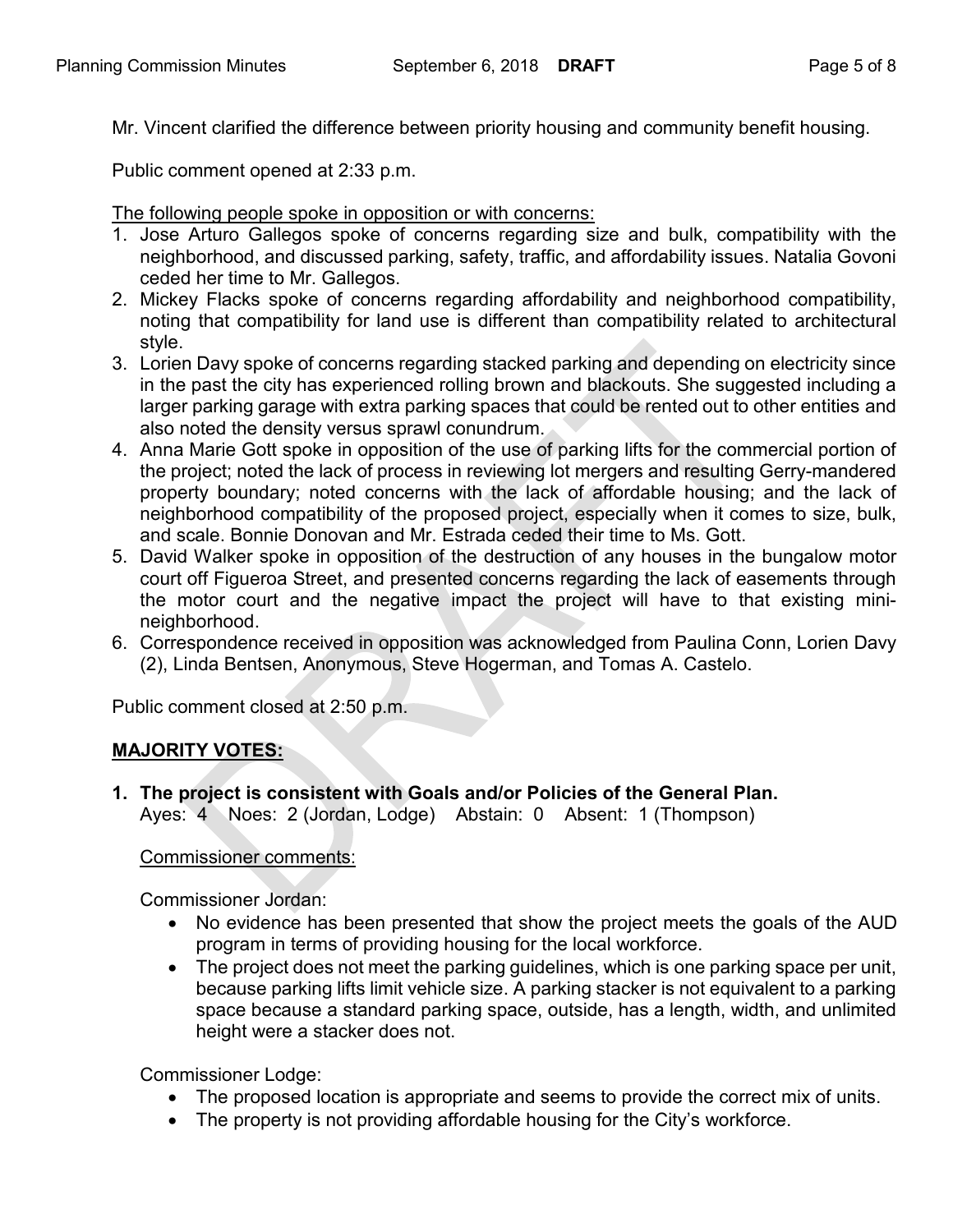• The proposed size, bulk, and scale is not compatible with the surrounding historic resources.

Commissioner Campanella:

- The ability to place parking underground reduces the project by one story.
- · The parking is not visible.
- · Having two stories around the perimeter and pushing the third story away from the sidewalk helps the building blend in.
- · Project is consistent with the General Plan, unless the Phase II Historic Resources Report shows otherwise.
- · "Workforce" is broadly defined.

Commissioner Schwartz:

- The location is appropriate and ideal for this type of project.
- Rental housing is a priority; however, this provides a good balance of commercial and residential because there is existing commercial development on the site.
- · Consider stripping the project of amenities so as to not drive up the rental prices.
- In continuing to work on the design of the project with the HLC, the project is on the path to developing a respectful, beautiful, compatible, mixed- use project.

Chair Wiscomb:

- · Prefers less commercial development, but ultimately it is the developer's decision to find the right mix.
- · Having the development broken up into five separate building is appropriate.
- The project is located conveniently close to public transit locations; hopefully encouraging the needs for no more than one vehicle per unit.
- · Tough to determine if it is consistent with the Historic Resources Element without having the Phase II Report, but it seems acceptable.

# **2. The project has an appropriate size, mass, bulk, scale, and height for the location and neighborhood.**

Ayes: 6 Noes: 0 Abstain: 0 Absent: 1 (Thompson)

# Commissioner comments:

Commissioner Jordan:

- The volume of the property is appropriate.
- · The way the building is broken up and the paseos between the buildings are desirable.
- The south end of the building, behind the Figueroa Street cottages, should remain at two stories instead of raising to three.

Commissioner Lodge:

• Although breaking up the property into multiple buildings and styles is appreciated, the overall mass of the building should still be studied and reduced if possible.

Commissioner Campanella:

· The relocation of the two Queen Anne cottages will screen the development from Garden Street.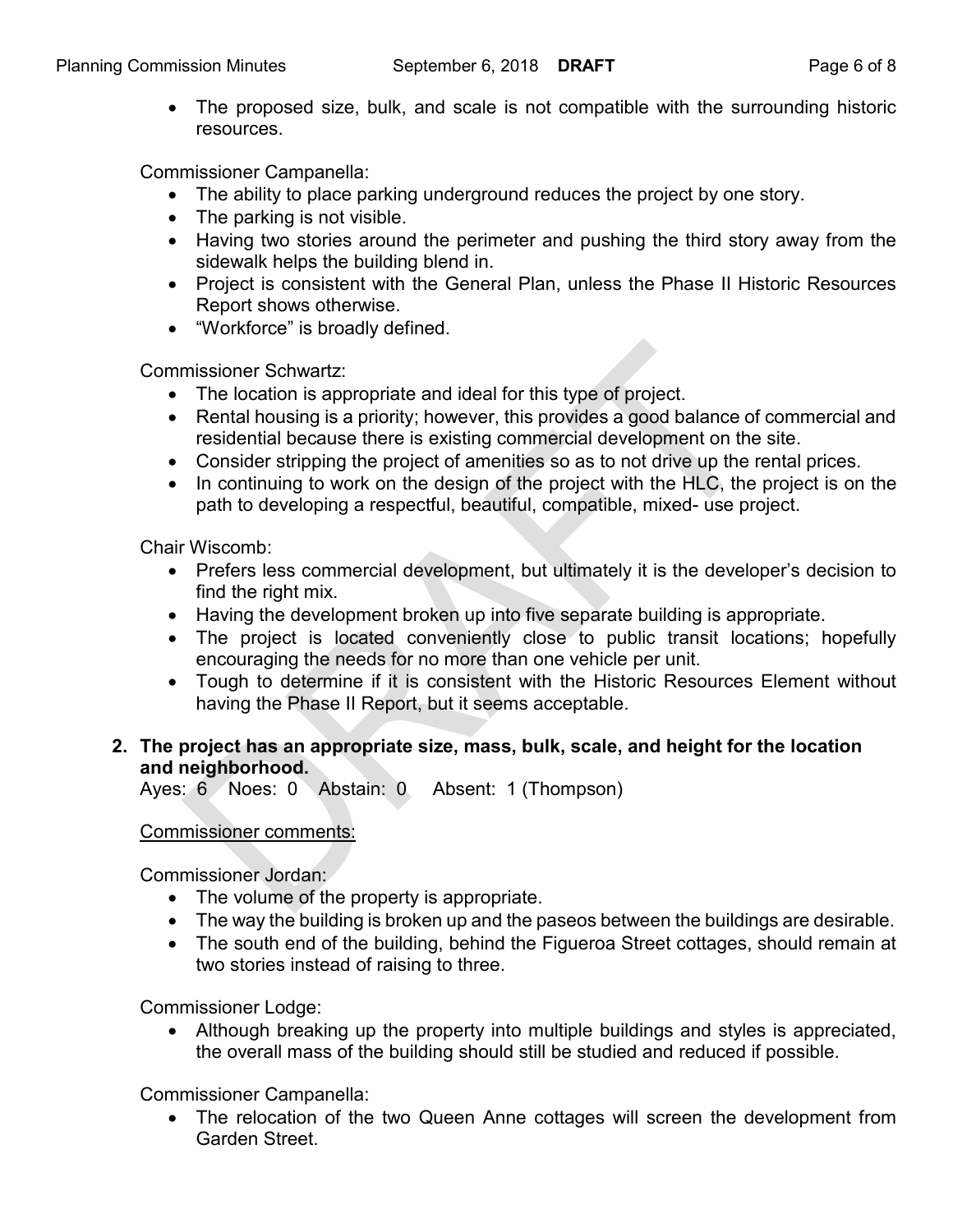Commissioner Schwartz:

- Study the pop-up fourth story on the Anapamu facing structure, that allows for roof access and consider its removal if it is only to provide a rooftop amenity and has no other functionality or purpose.
- The project is on its way to being a tastefully designed, properly scaled, appropriately sized development, although it is not there yet.

Chair Wiscomb:

- · Breaking up the buildings into five separate buildings is great.
- · Moving the bungalows to the Garden Street side is fantastic.
- · The spine of the project works well.
- The height of the project is ok.

# **3. Parking machines are appropriate for the commercial use.**

Ayes: 2 Noes: 4 (Higgins, Jordan, Lodge, Wiscomb) Abstain: 0 Absent: 1 (Thompson)

**4. A form of back-up power supply should be provided for the parking machines.** Ayes: 6 Noes: 0 Abstain: 0 Absent: 1 (Thompson)

# **MOTION: Jordan/Lodge**

**Incorporate the following comments that were made with regard to landscaping, street trees, and grates and recommend further study of those elements to the Historic Landmarks Commission.**

- 1. The sidewalks facing the project should be as wide as possible.
- 2. The street trees should have tree grates to expand the walking area of the sidewalk.
- 3. Pedestrians from the street should be able to look into the project and see green.
- 4. The landscape needs more work so that the pedestrian experience is top notch.
- 5. The courtyard and open space should be as attractive as possible, and should include low and tall plants as well as shade trees.

The motion carried by the following vote: Ayes: 5 Noes: 0 Abstain: 0 Absent: 2 (Thompson and Higgins)

# **V. ADMINISTRATIVE AGENDA**

# **ACTUAL TIME: 5:19 P.M.**

- A. Committee and Liaison Reports:
	- 1. Staff Hearing Officer Liaison Report

No report.

2. Other Committee and Liaison Reports